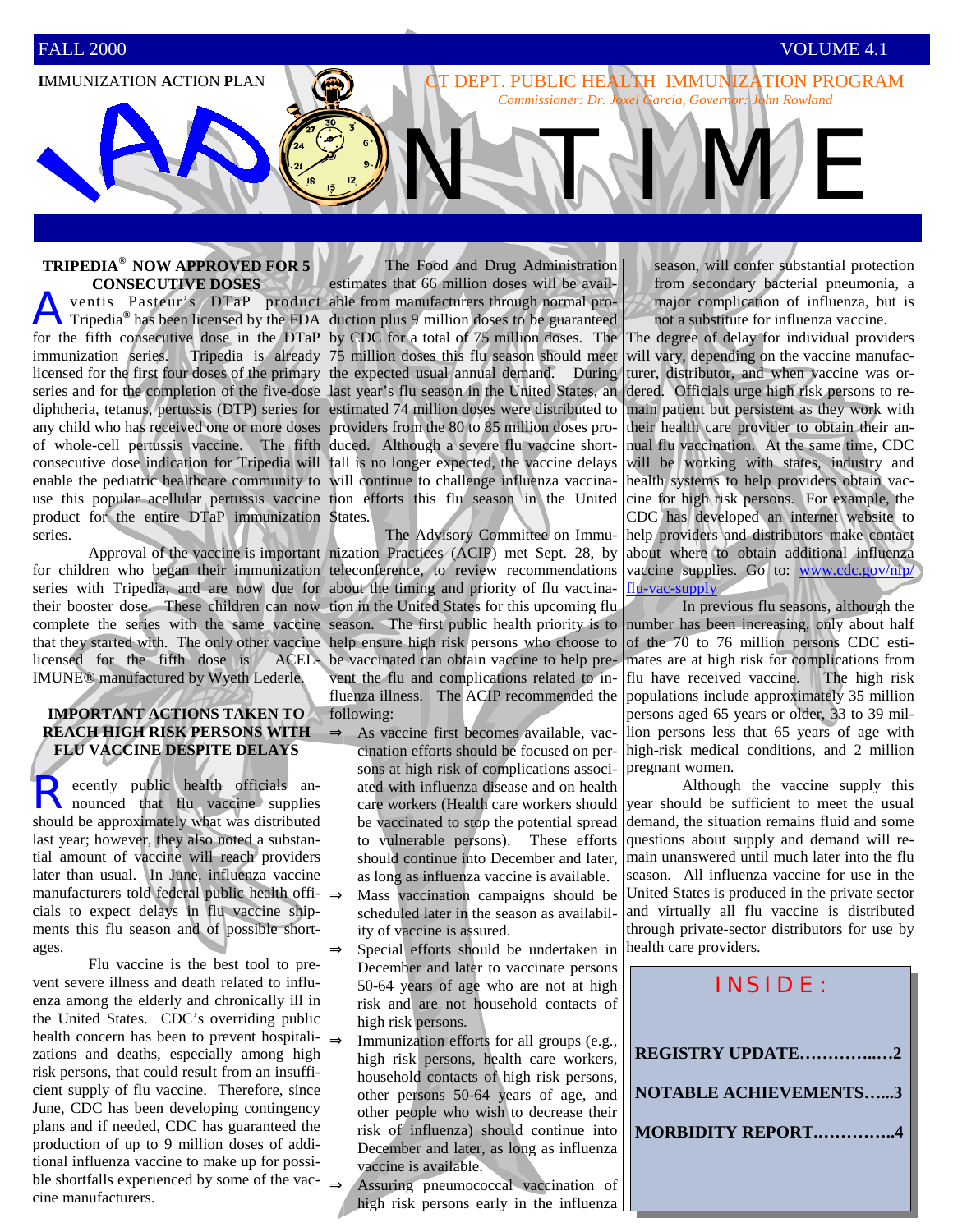#### *(Continued from page 1)*

 The public and private communities will continue to work closely together to ensure the availability of influenza vaccine for the season and to minimize the adverse impact of delays. Note: Additional information about the ACIP recommendations and HHS activities for this flu season will be reported in CDC's Oct. 6 *MMWR*.

#### **RESUME THE BIRTH DOSE OF HEPATITIS B VACCINE!**

#### By Deborah L. Wexler, MD

Executive Director, Immunization Action Coalition

If you haven't done so already, it's time to resume administration of the first dose of hepatitis B vaccine at 0-2 months of age. Ample supplies of pediatric hepatitis B vaccines that do not contain thimerosal as a preservative are available from both Merck & Co. (Recombivax HB and Comvax) and SmithKline Beecham (Engerix-B).

According to Bob Snyder, vaccine contract project officer at the Centers for Disease Control and Prevention (CDC), "As of April 2000, the National Immunization Program has contracts with both Merck & Co. and SmithKline Beecham that will provide sufficient preservative-free hepatitis B vaccine for all age cohorts 0 through 18 years of age." Some states have reported that infants born to women who tested positive for hepatitis B surface antigen (HBsAg) did not receive the birth dose of hepatitis B vaccine. The infants were not vaccinated because of hospital policy changes based on "Thimerosal in Vaccines: A Joint Statement of the American Academy of Pediatrics and the United States Public Health Service." In Michigan, a baby girl recently born to an HBsAg-positive mother did not receive hepatitis B immune globulin (HBIG) or hepatitis B vaccine at birth. The infant died at three months of age from liver failure caused by fulminant (overwhelming) HBV infection. This death most likely would have been prevented if the birth hospital had not stopped its policy of routinely vaccinating infants before hospital discharge. This illustrates the importance of establishing AND implementing hospital policies to ensure that the HBsAg status of all pregnant women is known and clearly documented before delivery and that infants are vaccinated against hepatitis B at birth.

The following problems continue to occur:

1. Some hospitals and clinicians have been incorrectly deferring hepatitis B vaccination for ALL infants, even those whose mothers are HBsAg positive.

 2. Some hospitals and clinicians have been incorrectly delaying vaccination for infants born to mothers whose HBsAg status is unknown at the time of delivery.

NOTE: According to the recommendations of CDC, AAP, AAFP, and ACOG, when the mother's HBsAg status is unknown, hepatitis B vaccine should be administered to the infant within 12 hours of birth and the mother's blood should be tested as soon as possible for HBsAg to determine if the baby also needs HBIG prophylaxis and subsequent evaluation during well child visits.

3. Many hospitals and clinicians have been incorrectly deferring the birth dose of hepatitis B vaccine for infants whose mothers are HBsAg negative but may have other factors that continue to place the infants at risk for HBV infection after they leave the hospital. Postponing hepatitis B vaccination for these infants leaves them at risk for exposure in their households and communities.

 The administration of hepatitis B vaccine at birth serves as a broad safety net to protect infants whose risk factors for HBV infection have not been identified or whose prenatal care records may be missing, incomplete, or incorrect (containing transcription or lab test misinterpretation errors).

HOW TO PREVENT HEPATITIS B TRANSMISSION AT BIRTH

1 Please resume administration of the birth dose of hepatitis B

vaccine for all infants who are at risk for HBV infection to be sure that these babies are protected from this potentially deadly liver disease.

 $\vert$  2 Hospitals that previously administered the birth dose of hepatitis B vaccine to ALL infants should reinstate their policies to assure that every baby is protected.

3 If your hospital doesn't have this policy, consider adoption of a policy to vaccinate every infant beginning at birth. When hospitals institute this important policy, every infant will receive protection.

4 Be sure your hospital's labor and delivery unit and its newborn nursery have hepatitis B prevention protocols in place. For a sample hospital policy that has been reviewed by CDC, go to: http://www.immunize.org/catg.d/p2130.htm

Testing of the new software was completed in August and a report was submitted to the vendor rejecting the system due to some critical deficiencies. The software vendor ACS, has until October 23, 2000 to respond to the report, detailing if and how they will correct the deficiencies. Despite the problems encountered, registry staff remain optimistic that a statewide registry will become a reality. Staff have actively been installing the current CIRTS system in many practices throughout the state.

**REGISTRY UPDATE** 

CDC'S **SURVEILLANCE OF VACCINE-PREVENTABLE DISEASES**  WILL BE ON DECEMBER 8, 2000 FROM 12:00-3:30PM *Call the State Immunization Program for the location nearest you*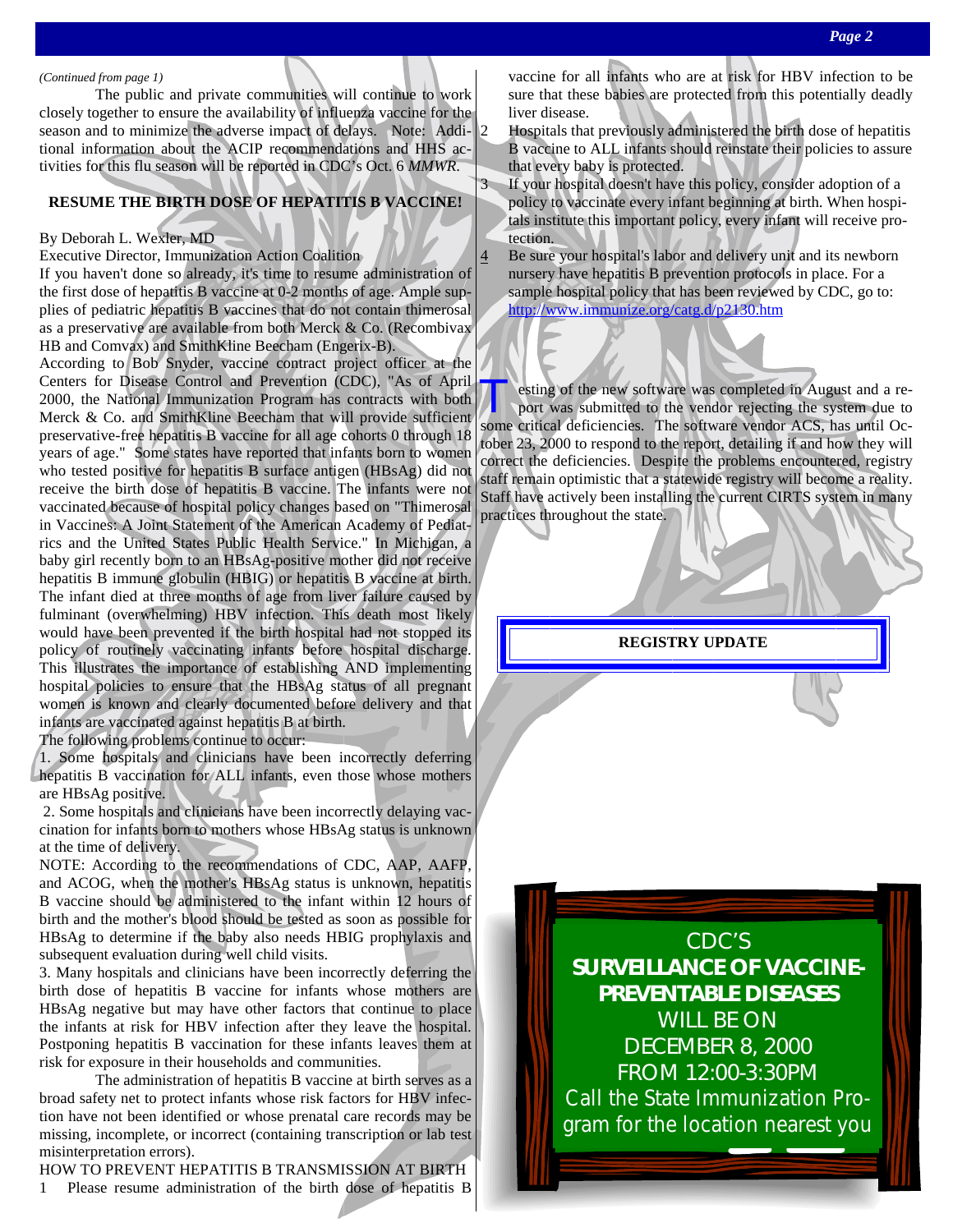

# Notable Achievements

#### **Windham**

Thanks to the initiative of Karin Davis, private pediatric providers in the Windham area have become certified *Reach Out and Read* Sites. The goal of the program is twofold: to promote literacy and the love of learning in

young children, and to promote and encourage the well child visits of children in the town. Every time a child receives an immunization they are given an age appropriate book. In addition to promoting early reading and literacy, the book is also used as part of the medical examination to assess development. The program will be run through the Immunization Action Plan as part of outreach services to help ensure that children are taken to the doctor for their immunizations. The two participating sites are Windham Pediatrics (Dr. Maduka), and Dr. John Lee, both in Willimantic.

Also, Karin and her staff are using CIRTS to locate kids in the Windham area that may have otherwise fallen through the cracks. Children who have been determined to be late with immunizations (based on compliancy reports sent by CIRTS to area physicians) are sent a postcard asking them to call their provider for an appointment. CIRTS also generates a list that identifies children whose primary care provider is incorrect or unknown. The parents of these children receive a postcard asking them to phone the IAP with the correct information so they can be effectively tracked in the CIRTS system. Way to Reach out!!

# **Connecticut Receives Award**

The State Immunization Program received an award from Merck Vaccines acknowledging contribution in making vaccination one of the 10 greatest public health achievements of the 20th century.

The award is a commemorative replica of the vaccine display that was included in the millennium time capsule. The contents of the time capsule were chosen to represent the pinnacle of national pride and achievement. They were unveiled by President Clinton at the opening ceremonies of the National M i l l e n n i u m

Celebration in Washington, DC on New Year's Eve, 1999.

The time capsule will be opened in 100 years at the end of this century, and will be on display at the National Archives in Washington, DC.